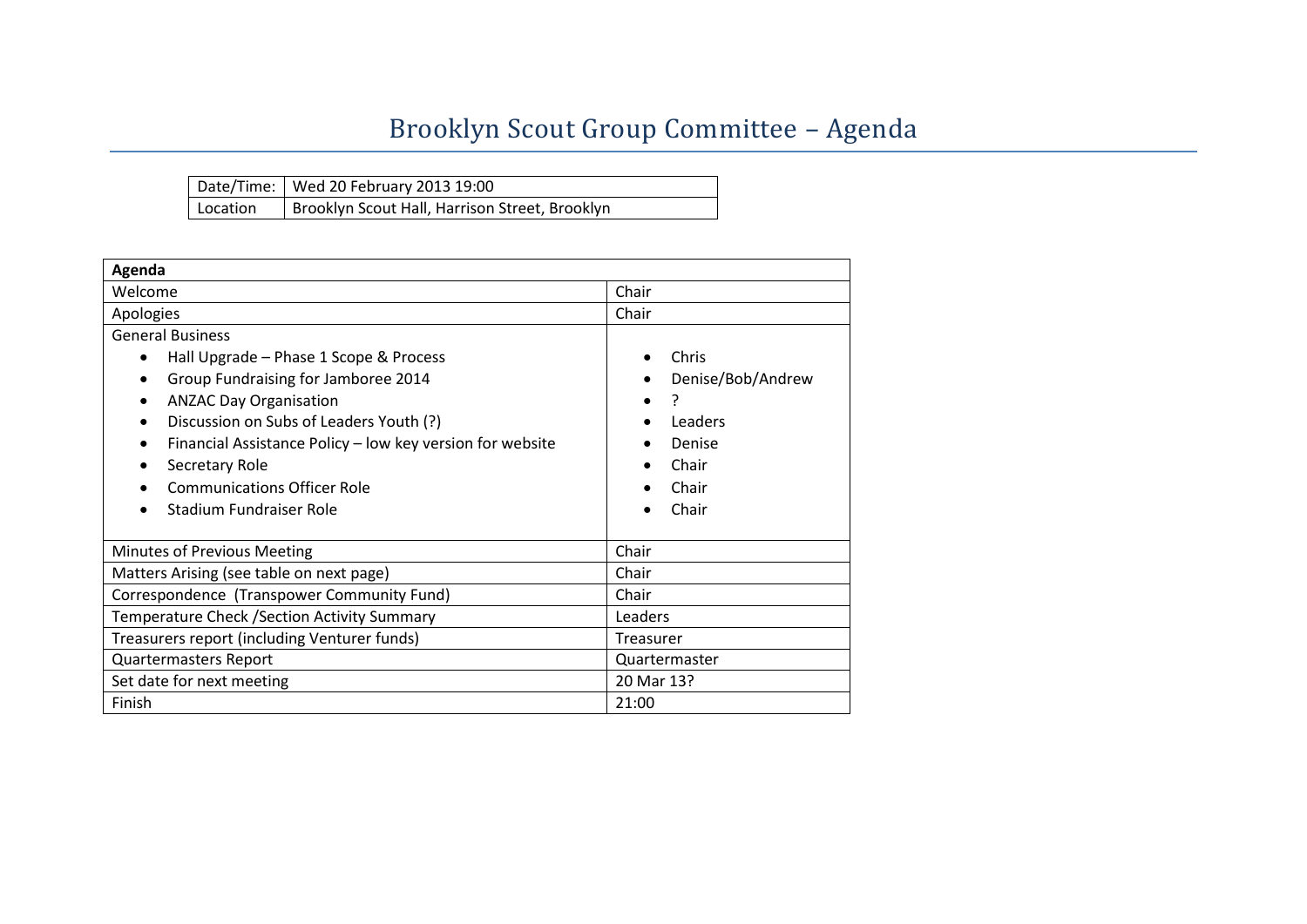| <b>Number</b> | <b>Date</b> | <b>Action</b>                                                                                                                                            | By whom                                                | By when    | <b>Current</b><br>status | <b>Comment</b> |
|---------------|-------------|----------------------------------------------------------------------------------------------------------------------------------------------------------|--------------------------------------------------------|------------|--------------------------|----------------|
| 12/14         | 12/19/2012  | Send power invoices to Chris to examine the rate<br>and bills                                                                                            | Mel                                                    | 2/15/2013  | Open                     |                |
| 12/13         | 12/19/2012  | Investigate easy options for timed control of the<br>Zip water heater                                                                                    | <b>Terry</b>                                           | 2/15/2013  | Open                     |                |
| '12/12        | 12/19/2012  | Send attendance registers to Jenny to allow<br>updating of membership details                                                                            | Duane / Denise                                         | 1/31/2013  | Open                     |                |
| '12/11        | 12/19/2012  | Trawl forms for potential new parents to help work<br>on Jamboree 2014                                                                                   | Jenny                                                  | 1/31/2013  | Open                     |                |
| '12/10        | 12/19/2012  | A sub-group to prepare a paper on at Jamboree<br>2014 - what's involved, costs, timings, options for<br>support.                                         | Denise, Bob<br>and Andrew<br>and 1 or 2 new<br>parents | 2/20/2013  | Open                     |                |
| '12/9         | 12/19/2012  | Add new 'tagged' line in the accounts "Jamboree<br>2014"                                                                                                 | Mel                                                    | 2/20/2013  | Open                     |                |
| 12/8          | 12/19/2012  | re-examine the uptake of the scheme in July 2013                                                                                                         | Committee                                              | 2/20/2013  | Open                     |                |
| '12/7         | 12/19/2012  | Draft a short Financial Assistance policy based on<br>the submitted discussion document including<br>policy, process, criteria and limits as appropriate | Denise                                                 | 1/31/2013  | Open                     |                |
| 12/6          | 12/19/2012  | Maintain a register of grants submitted (including<br>success / fail information)                                                                        | Erina                                                  | 1/31/2013  | Open                     |                |
| '12/5         | 12/19/2012  | Letter of thanks to RSA with receipts or both the<br>ANZAC and Hall Capital donations,                                                                   | Gavin                                                  | 1/31/2013  | Open                     |                |
| '12/4         | 12/19/2012  | Letter to SpringFree thanking them for the<br>donation,                                                                                                  | Donald                                                 | 1/31/2013  | Open                     |                |
| '12/3         | 12/19/2012  | get RSA capital works donation to the Treasurer<br>and Treasurer to record as new line item in<br><b>Budget "Hall Capital Works"</b>                     | Gavin / Mel                                            | 12/30/2012 | Open                     |                |
| 12/2          | 12/19/2012  | Draft the application KBCC Trust during January<br>with the support of Sue                                                                               | Erina                                                  | 1/31/2013  | Open                     |                |
| '12/1         | 12/19/2012  | Draft the application to Transpower Community<br>grants, with Richard, Rex and Chris supporting                                                          | Ernia                                                  | 12/24/2012 | Open                     |                |
| '11/1         | 11/21/2012  | Explore current insurance situation in detail to<br>uncover lower cost options                                                                           | Andrew                                                 | 2/20/2013  | Open                     |                |